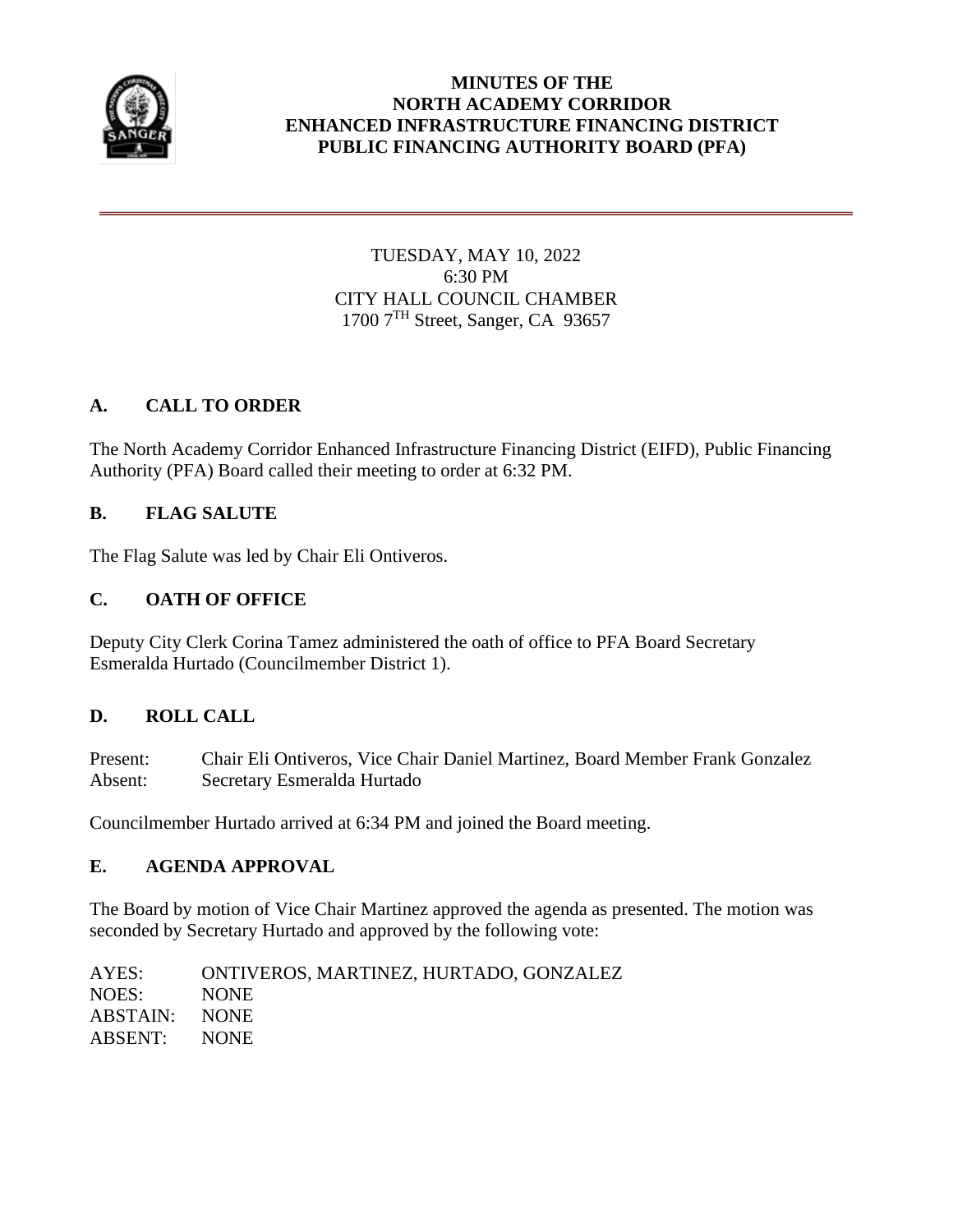Minutes - North Academy Corridor Enhanced Infrastructure Financing District Public Financing Authority Board May 10, 2022 Page **2** of **3**

## **F. PUBLIC COMMENT**

There were no public comments received in person, by Zoom, or by email.

#### **G. CONSENT CALENDAR**

1. SUBJECT: APPROVED - Meeting Minutes of the North Academy Corridor Enhanced Infrastructure Financing District (EIFD) Public Financing Authority Board (PFA) held on March 29, 2022.

The PFA by motion of Board Member Gonzalez approved the March 29, 2022, meeting minutes as presented. The motion was seconded by Secretary Hurtado and approved by the following vote:

AYES: ONTIVEROS, MARTINEZ, HURTADO, GONZALEZ NOES: NONE ABSTAIN: NONE ABSENT: NONE

## **H. ACTION ITEMS**

1. SUBJECT: INFORMATIONAL ITEM - Presentation of draft Enhanced Infrastructure Financing District (EIFD) Infrastructure Financing Plan (IFP).

City Manager Tim Chapa introduced Mr. Joseph Dieguez of Kosmont Companies to present the item via Zoom.

Mr. Joseph Dieguez presented on the item.

Public Comment:

There were no public comments received in person, by Zoom, or by email.

2. SUBJECT: INFORMATIONAL ITEM - Consider and Discuss PFA Bylaws.

Mr. Joseph Dieguez presented on the item.

Discussion followed.

City Manager Chapa announced that draft Bylaws would be presented at the next PFA Board meeting.

Public Comment:

There were no public comments received in person, by Zoom, or by email.